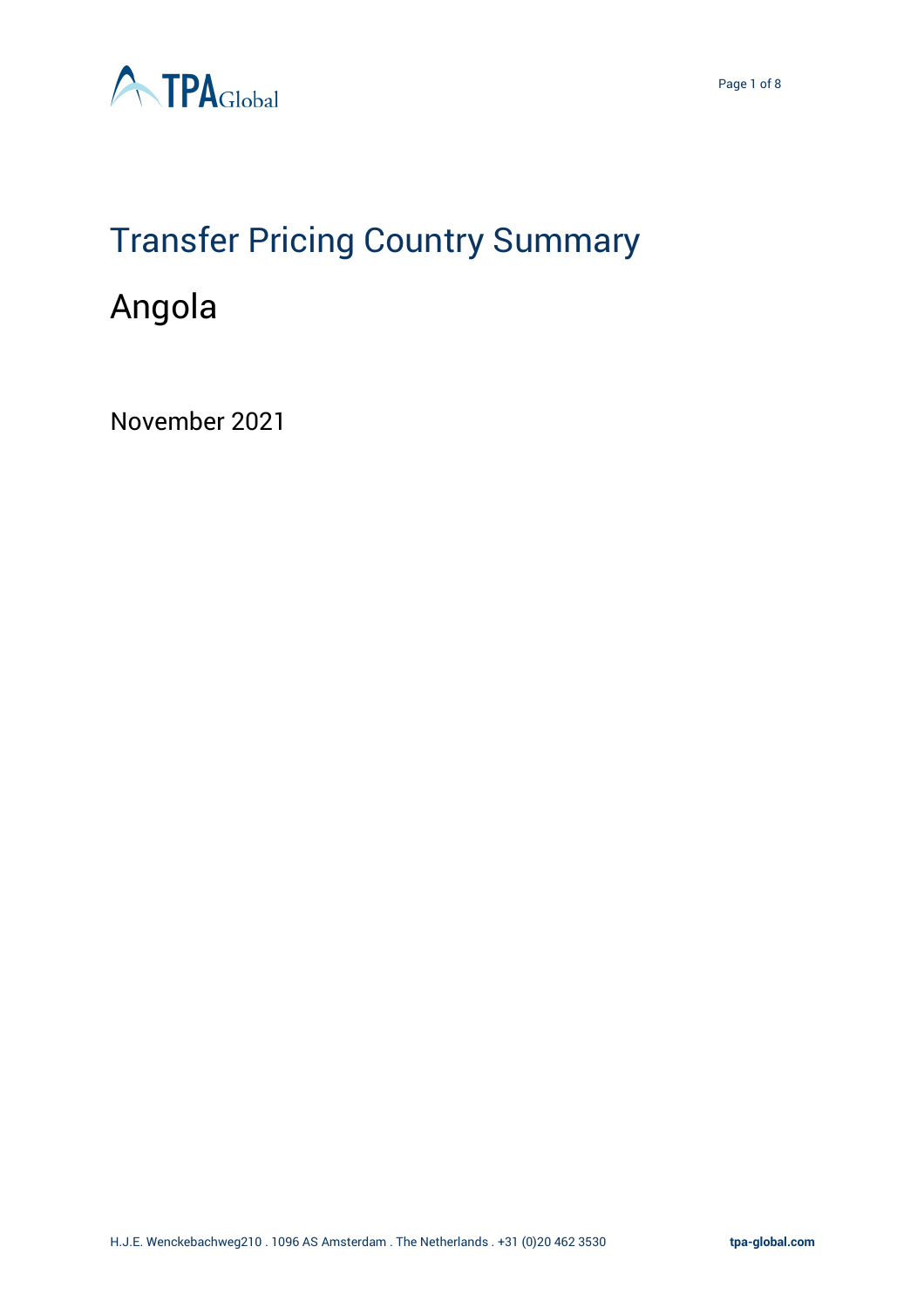# **ATPA**Global

| 1.           |                                                                                |  |
|--------------|--------------------------------------------------------------------------------|--|
| 2.           |                                                                                |  |
| a)           |                                                                                |  |
| b)           |                                                                                |  |
| c)           |                                                                                |  |
| d)           |                                                                                |  |
| e)           |                                                                                |  |
| f)           |                                                                                |  |
| 3.           |                                                                                |  |
| a)           |                                                                                |  |
| b)           |                                                                                |  |
| c)           |                                                                                |  |
| d)           |                                                                                |  |
| e)           |                                                                                |  |
| f            |                                                                                |  |
| g)           |                                                                                |  |
| h)           |                                                                                |  |
| i)           | Production Process for TP Relevant Returns, Documents, Forms and Financials  6 |  |
| j)           |                                                                                |  |
| k)           |                                                                                |  |
| $\mathsf{I}$ |                                                                                |  |
| m)           |                                                                                |  |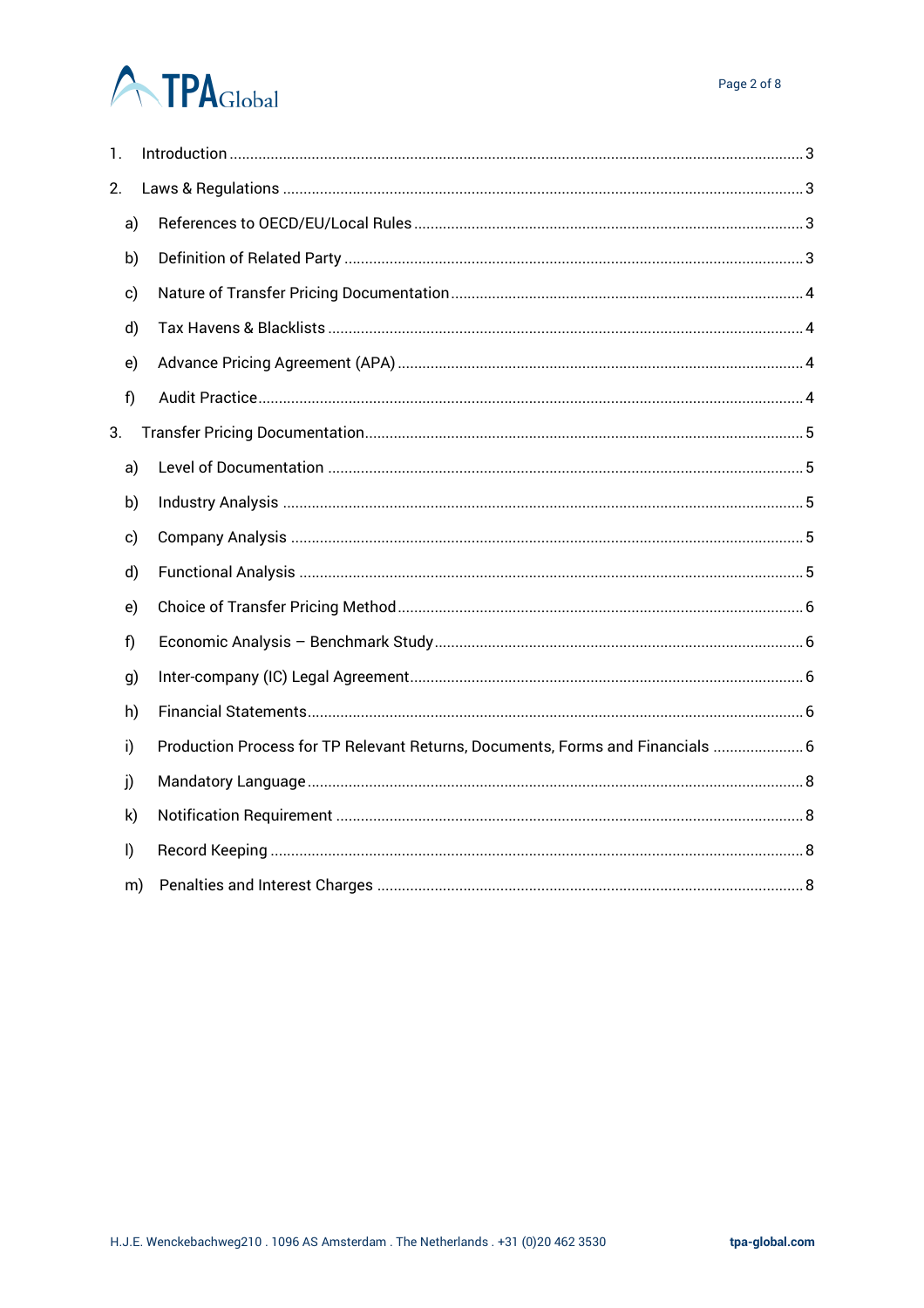

# <span id="page-2-0"></span>1. Introduction

Angola is not a member of EU or OECD, but it is still influenced by OECD Guideline to some extent. Currently, it only has its own transfer pricing documentation requirement and does not apply local file, master file and CbCr.

# <span id="page-2-2"></span><span id="page-2-1"></span>2. Laws & Regulations

## a) References to OECD/EU/Local Rules

The Angolan Legislation refers to Arm's Length Principle in Article 50 of the Corporate Income Tax that is approved by Law No: 26/20. Although Angola is not a member of the OECD, the 2017 Guidelines are taken as an explanatory instrument in the Transfer Pricing regulations of Angola. Thus, Angola did not adopt or implement BEPS Action 13 for Transfer Pricing documentation in a general overview.

The Angolan Transfer pricing rules took effect under Presidential Decree Number 147/13 of 1 October 2013, also known as the Large Taxpayers Statute. The regulation, which set forth specific rules governing the tax regimes applicable to large taxpayers, empowers the tax administration to make adjustments in determining the taxable income of a taxpayer where, under a 'special relationship' between the taxpayer and another person, subject to industrial tax or not, income derived between the parties is assessed on an accounting base different from that calculated in the absence of such relationship, or the operations between the parties differ from those which would normally be agreed upon in transactions between independent entities. The transfer pricing regulations apply to commercial transactions on goods, services, rights, and financial transactions.

Order number 472/14 published on 28 February 2014, as amended by Order number 599/14 of 24 March 2014, further provides information regarding companies operating under the Large Taxpayers Statute.

# b) Definition of Related Party

<span id="page-2-3"></span>The definition of related parties as referred to in Article 11 of the Large Taxpayers regulation (Presidential Decree No:147/13), as "special relation", which applies to two entities where one can exert, directly or indirectly, a significant influence in the decision or management of the other, including:

- When the management of a company, including spouses, ascendants and descendants of management personnel, has direct or indirect participation of 10% or more in the capital or the rights to vote in the other entity;
- When the majority of the members of the administration or management of two entities includes the same people or, being different people, related through marriage, de facto union or direct kinship;
- When the entities have entered into a subordination contract;
- When the entities are involved in a domination agreement or have reciprocal participation; connected by a subordination contract, connected through an equal partners agreement, or in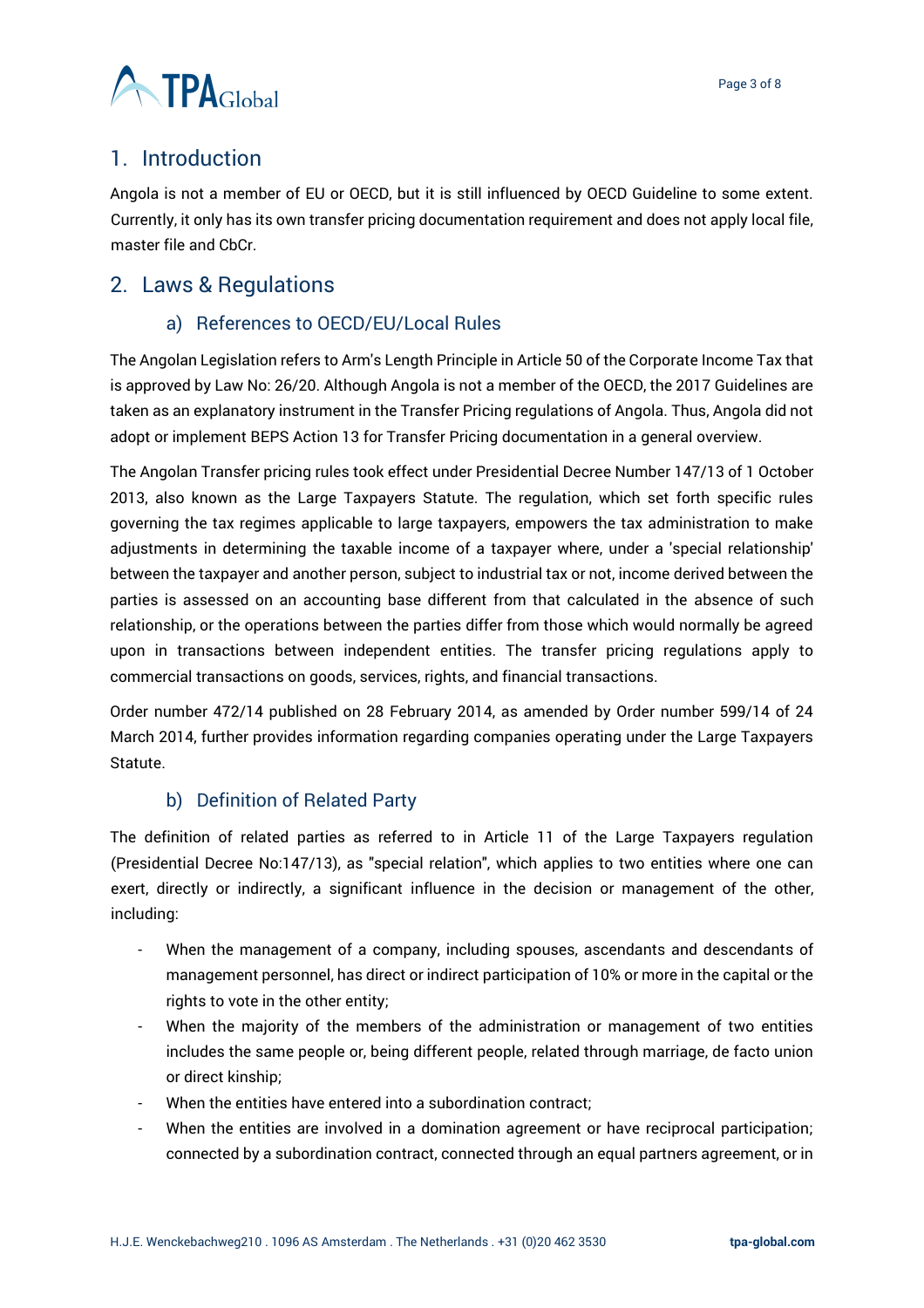

other ways connected under terms with similar legal effects, according to the Company's Code;

- When two or more commercial entities engage in transactions that represent more than 80% of the total volume of operations of one of the entities; and,
- When one entity is in a position of financing the other with more than 80% of its credit portfolio.

#### c) Nature of Transfer Pricing Documentation

<span id="page-3-0"></span>In general, a taxpayer with an annual income higher than 7 billion Kwanza (approximately 12M Dollars as of November 2021), at the close of the accounting year, is obliged to prepare and file a declaration characterising the relationship and pricing arrangements with companies with whom they have "special relations". The National Director of Taxation is also empowered to approve work orders, circulars and orders defining more restrictive terms on the characteristics of the required documentation.

Angola's Ministry of Finance, under Order no. 678/17, 25 September 2017, established the Transfer Pricing Unit (TPU). The recently created unit is an ad-hoc technical administrative committee under the Large Taxpayers' Office, which ensures, controls, and secures Large Tax Payers' compliance for mandatory submission of the transfer pricing data to the AGT established by the presidential decree. The TPU is also tasked with conducting an audit on files associated with transfer pricing and ensuring that declared operations comply with established competition rules.

The TPU is responsible for proceeding with transfer pricing audits to monitor compliance of controlled transactions with the arm's length rules for taxpayers covered by the Angolan transfer pricing regime.

The unit provides support and the necessary clarifications to these taxpayers in order to ensure greater levels of compliance with the associated obligations, as well as ensure information sharing and interaction regarding the transfer pricing regime with the other Services, Directions or offices of the ATA or other entities with which the ATA cooperates on transfer pricing matters.

#### d) Tax Havens & Blacklists

<span id="page-3-2"></span><span id="page-3-1"></span>No related information was found.

#### e) Advance Pricing Agreement (APA)

<span id="page-3-3"></span>There is currently no legislation with regards to "Advanced Pricing Agreements".

#### f) Audit Practice

Scrutiny of intercompany transaction applies to the list of companies on the Large Taxpayers Statute; viz. entities with an annual profit that exceeds 7 billion Kwanza (approximately 12M Dollars as of November 2021).

Scrutiny is therefore typical in the lucrative Oil and Gas sector, with transactions in this sector usually surpassing the statutory threshold. Further, the "Production Sharing Agreement" (PSA) applicable in the Oil and Gas sector defines specific transfer pricing rules inherent to petroleum operations,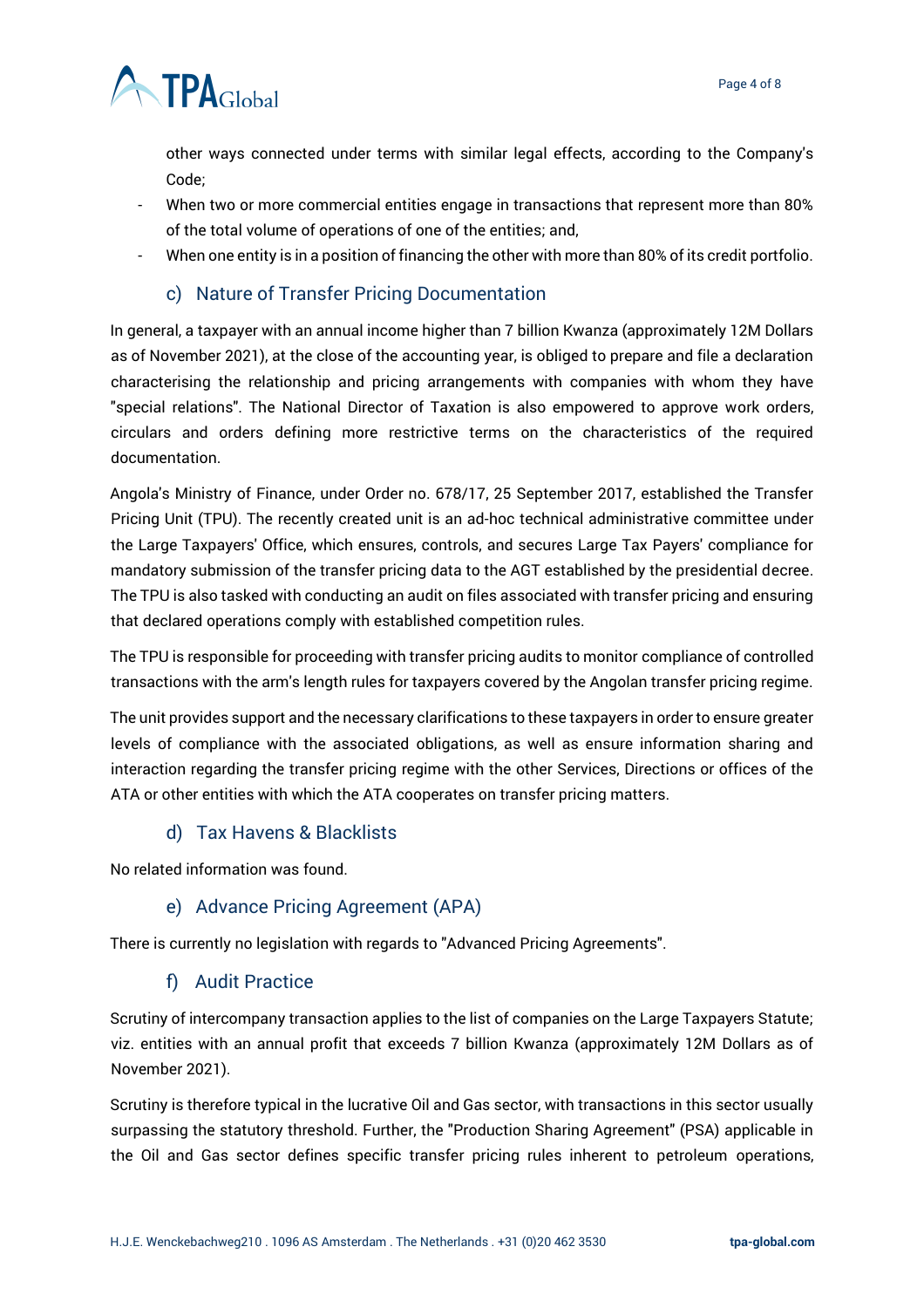# **ATPA**Global

especially in relation to subcontracting services, acquiring materials, equipment, machinery and consumable goods. Other activities usually scrutinised are in the financial, diamond extraction and telecommunication sectors.

# <span id="page-4-1"></span><span id="page-4-0"></span>3. Transfer Pricing Documentation

## a) Level of Documentation

Since Angola has not implemented the documentation requirements of OECD BEPS Action 13, there are no specific obligations regarding Master File, Local File, or CbCR. However, pursuant to Article 12 of the Large Tax Payers regulation (Presidential Decree No: 147/13), the required transfer pricing documentation is prepared and filed by each company in a structure comprising the following:

- Summary of the transaction,
- Macro-economic environment,
- Presentation of the entity,
- Functional analysis of the entity,
- Identification of the related party operations; and
- Economic analysis of the related party operations.

By outlining the structure of the required documentation expected from a taxpayer, it is trite that compliance is mandatory so long as the statutory threshold is reached.

#### b) Industry Analysis

<span id="page-4-2"></span>By identifying value drivers for the relevant industry, a first indication of the level of profitability common in the industry is being given.

#### c) Company Analysis

<span id="page-4-3"></span>A description of the management structure of the local entity, a local organisation chart, and a description of the individuals to whom local management reports and the country(ies) in which such individuals maintain their principal offices.

A detailed description of the business and business strategy pursued by the local entity, including an indication of whether the local entity has been involved in or affected by business restructurings or intangibles transfers in the present or immediately past year and an explanation of those aspects of such transactions affecting the local entity.

#### d) Functional Analysis

<span id="page-4-4"></span>In conducting a functional analysis, an assessment is made of the significant activities and responsibilities that are performed by the related parties relevant to the Intercompany Transactions under review, the tangible and intangible assets that are employed and the risks that are borne in undertaking the business activities. Such an assessment is consistent with the recommendations that have been made in the OECD Guidelines in paragraph 1.51.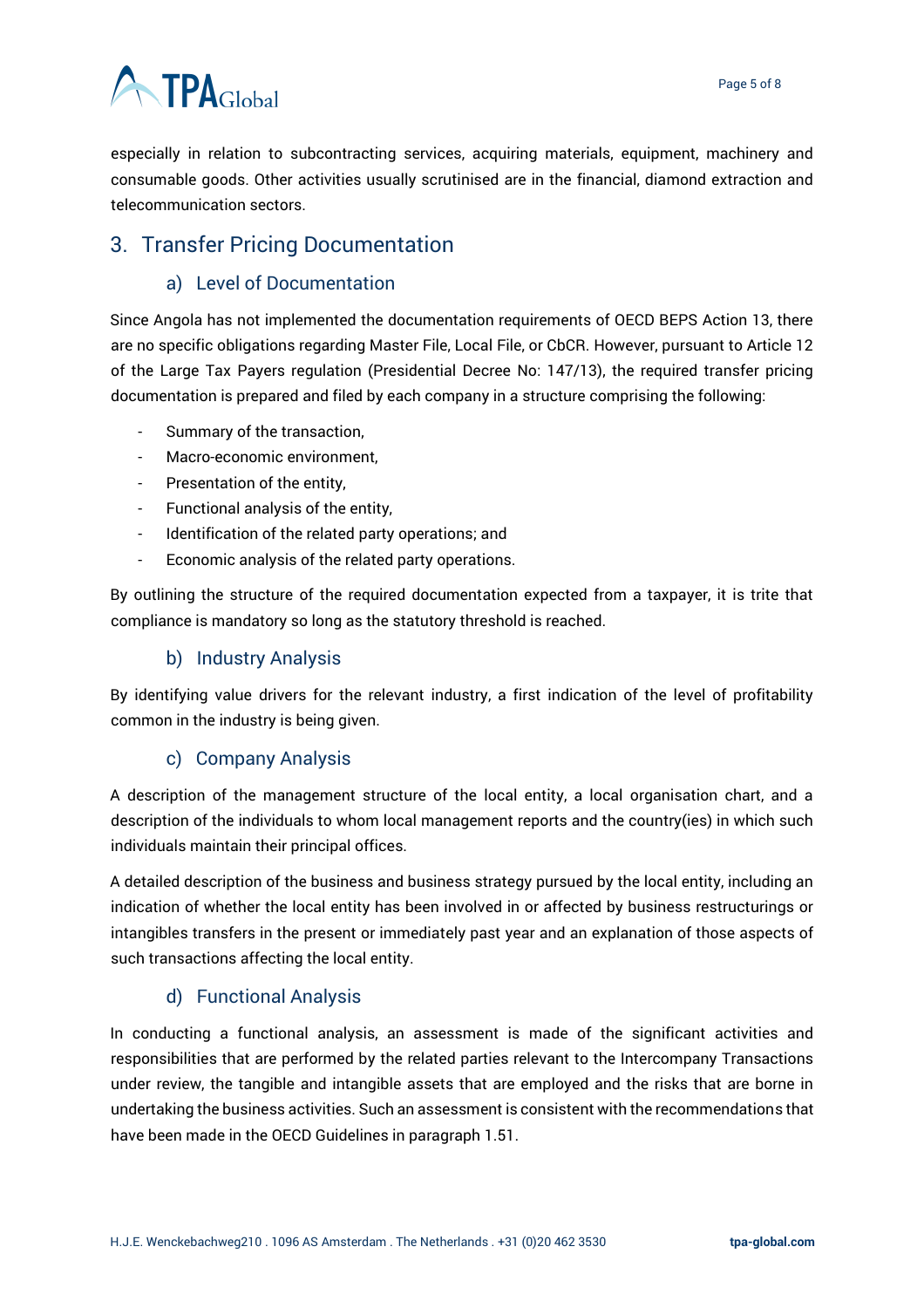

# e) Choice of Transfer Pricing Method

<span id="page-5-0"></span>In general, the Angolan TP Methods follows the basic principles established in the OECD Transfer Pricing Guidelines, with a key exception that only the three traditional methods are used in determining the arm's length transfer price. The methods accepted by the Directorate General for Taxes in order to determine and substantiate the economic analysis of a related party operation are:

- The Comparable Uncontrolled Price Method;
- The Resale Price Method; and,
- The Cost-Plus Method.

#### f) Economic Analysis – Benchmark Study

<span id="page-5-1"></span>Per the Angolan Transfer Pricing Rules, no mention of comparables in determining the Transfer price by the taxpayer is made. The decree empowers the tax authorities to make corrections in determining the tax base in "special relation" transactions. In doing so, a comparison of the special related party transaction is made with transactions between independent parties in similar circumstances. Thus, only the tax authority can use comparables where necessary to substantiate the corrections made to the taxpayers' tax base.

#### g) Inter-company (IC) Legal Agreement

<span id="page-5-2"></span>Although an Inter-company legal agreement formalises the business and financial relationship between group entities, the legal agreements have a lower ranking since the OECD 2017 Guidelines made the "conduct of parties" the prevailing concept.

#### h) Financial Statements

<span id="page-5-4"></span><span id="page-5-3"></span>Angola needs to include related-party disclosure in financial statements.

## i) Production Process for TP Relevant Returns, Documents, Forms and Financials

In the chart below, the existence of the filing requirements with the details of which format is used, the latest filing date, notification requirement and its deadline, thresholds to be applied in case it exists, and the required languages are demonstrated. This information can be seen respectively for CIT, master file, local file, CbCR, local forms, annual accounts and segmented P&L documentations.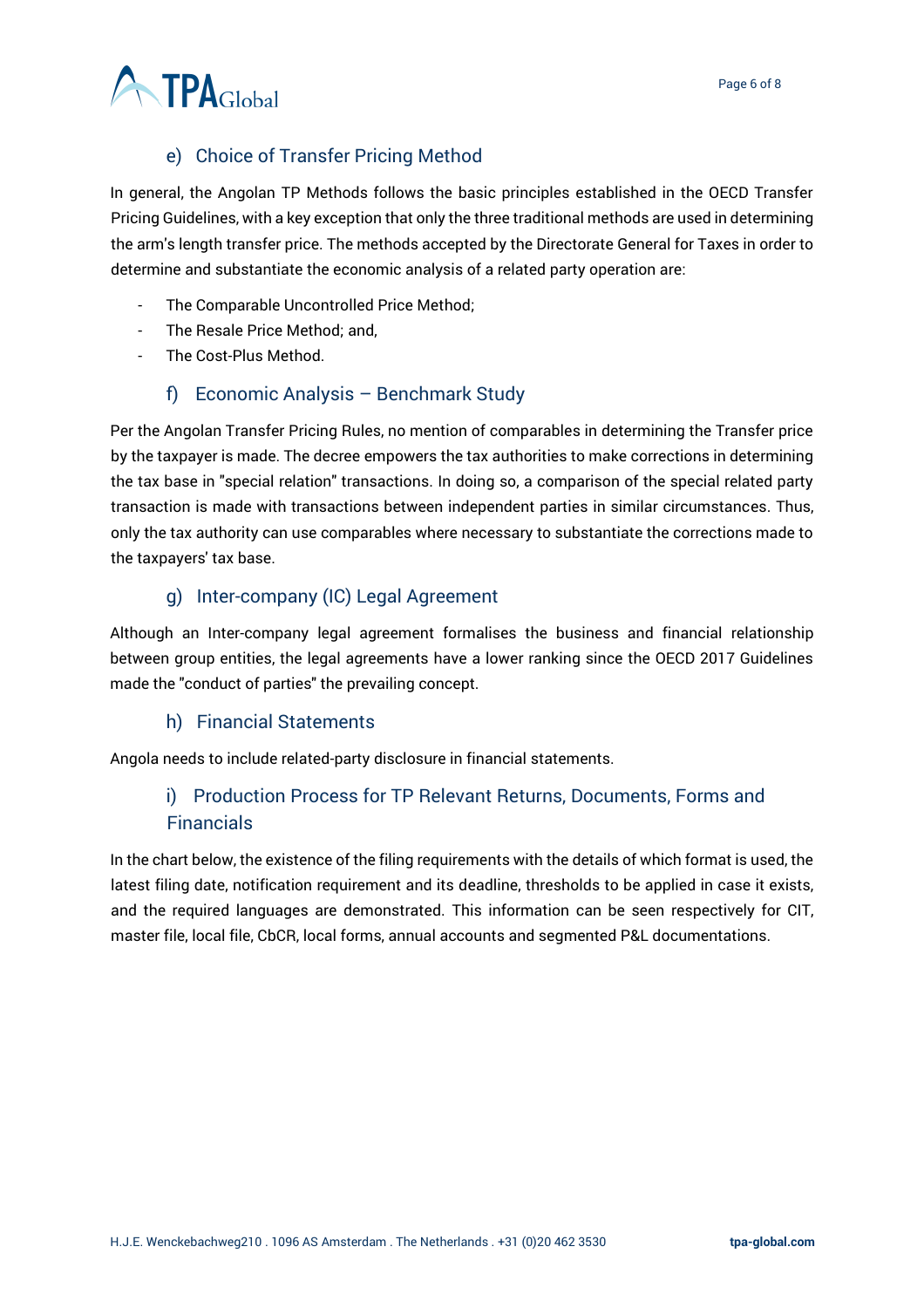

|                                                                                                | Prepare or<br>File? | Format               | <b>Deadline</b>                                                 | Notification<br>Deadline* | Threshold*<br>(Yes/No)     | Local Language<br>(Yes/No)*(If<br>"No", it can be<br>filed in English) |  |  |  |
|------------------------------------------------------------------------------------------------|---------------------|----------------------|-----------------------------------------------------------------|---------------------------|----------------------------|------------------------------------------------------------------------|--|--|--|
| Corporat<br>e Income<br><b>Tax</b>                                                             | File                | Local<br><b>GAAP</b> | 31 May for<br>Group A, 30<br>April for<br>Group B<br>companies. | N/A                       | Yes. 7 billion<br>Kwanzas. | Yes                                                                    |  |  |  |
| <b>Master</b><br><b>File</b>                                                                   | N/A                 | N/A                  | N/A                                                             | N/A                       | N/A                        | N/A                                                                    |  |  |  |
| <b>Local File</b>                                                                              | N/A                 | N/A                  | N/A                                                             | N/A                       | N/A                        | N/A                                                                    |  |  |  |
| <b>CbCR</b>                                                                                    | N/A                 | N/A                  | N/A                                                             | N/A                       | N/A                        | N/A                                                                    |  |  |  |
| <b>TP</b><br><b>Dossier</b>                                                                    | File                | N/A                  | 6 months<br>after the<br>closing date<br>of the fiscal<br>year  | N/A                       | AOA 7 billion              | N/A                                                                    |  |  |  |
| <b>Annual</b><br><b>Accounts</b>                                                               | N/A                 | N/A                  | N/A                                                             | N/A                       | N/A                        | N/A                                                                    |  |  |  |
| <b>Segment</b><br>ed P&L                                                                       | $\rm N/A$           | N/A                  | N/A                                                             | N/A                       | $\rm N/A$                  | $\rm N/A$                                                              |  |  |  |
| * Angola has NOT signed the MCAA agreement for the filing of CBCR.                             |                     |                      |                                                                 |                           |                            |                                                                        |  |  |  |
| * There is no specific transfer pricing rule relating to "Small and Medium-sized Enterprises". |                     |                      |                                                                 |                           |                            |                                                                        |  |  |  |

The taxpayer is given six months upon the close of the fiscal year to build up the transfer-pricing dossier according to the six steps required. The fiscal year in Angola coincides with the calendar year. Accordingly, the documentation should be submitted no later than 30 June of the following fiscal year.

Also, the statute of limitation for transfer pricing assessments is 5 years. In case of tax infringements, this period is extended to 10 years.